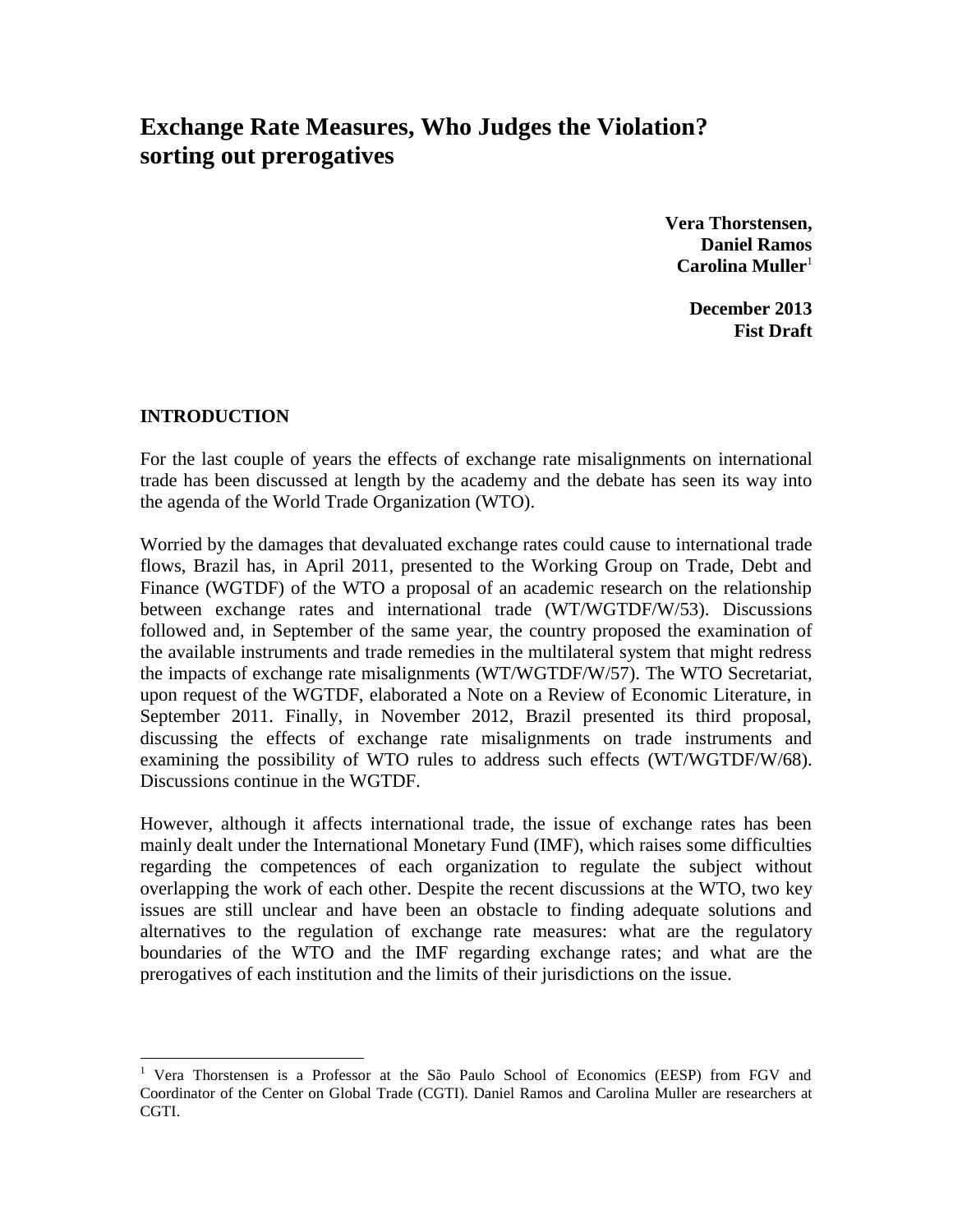Part of the academy as well as some international public agents and government officials believe that the exchange rate issue is exclusive to the IMF. Nevertheless, the history of the organizations and their regulatory systems prove that the WTO and the IMF both dealt in the past and have the legal prerogative to deal today with exchange rate  $measures<sup>2</sup>$ .

The lack of regulation on the issue under the multilateral trading system has motivated some actors to negotiate exchange rate clauses under preferential trade agreements. The United States' Automobile industry is now advocating to the inclusion of a mechanism to avoid exchange rate manipulations that may affect market access under the Trans-Pacific Partnership. The proposal bases the notion of manipulation on: (i) the existence of current account surplus over the previous six months; (ii) growth of foreign exchange reserves over the six months period; and (iii) if the country's foreign reserves are sufficient<sup>3</sup>.

This reasoning for the definition of exchange rate intervention is found in an article by Bersgsten, that establish these three variables (current account surpluses, levels of reserves, and amounts of intervention) as sufficient to prevent a country from running large and persistent external surpluses that result from efforts to depress the value of its  $\epsilon$ xchange rate<sup>4</sup>.

Bergsten's proposal is important because it shows solutions to the exchange rate issue can be drafted through the regulation of the subject under preferential trade agreements, where negotiations can be easier than under the WTO.

This article aims at adding to the debate by sorting out what are the prerogatives of each organization and which one would be responsible for addressing different types of state measures relating to exchange rates. Also, this article aims to decipher what would be the IMF role in a dispute involving exchange rate brought before the dispute settlement body (DSB) of the WTO.

It is organized in two sections:

First, the article demonstrates that the IMF was created to guarantee the global financial stability, creating mechanisms to further stabilize balance of payments and to manage a fixed exchange rate system. On the other hand an organization was conceived to deal with trade issues (ITO) including exchange rate measures which could bear important consequences to trade. This organization did not come into being and the survivor GATT held some of the legal instruments that dealt with exchange rate measures.

Nevertheless, during its existence, the IMF changed its role and prerogatives regarding exchange rate measures, especially after the fall of the par value system. The new role

<sup>&</sup>lt;sup>2</sup> See THORSTENSEN, Vera, RAMOS, Daniel, MÜLLER, Carolina, "The 'Missing Link' between the WTO and the IMF", *Journal of International Economic Law*, vol. 16, n. 2, July, 2013.

<sup>&</sup>lt;sup>3</sup> American Automotive Policy Council, "To Ensure a Level Playing Field, US Automakers Support the Inclusion of Strong Enforceable Currency Provisions in the Trans-Pacific Partnership.

<sup>4</sup> BERGSTEN, Fred, "Addressing Currency Manipulations Through Trade Agreements", *Peterson Institute for International Economics,* PB14-2, January, 2014, p. 4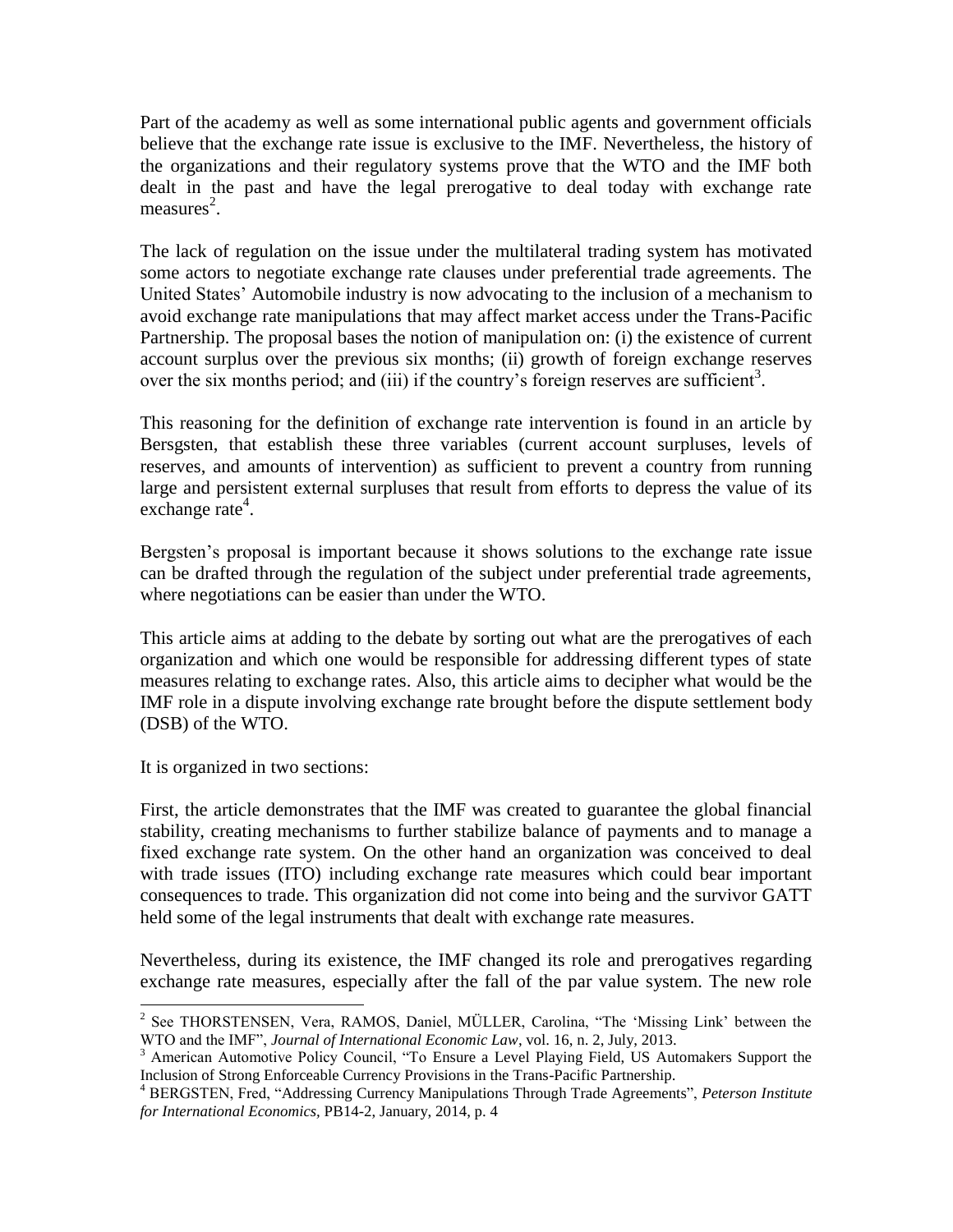and mechanisms of the IMF were well adapted to the new economic reality, but no longer guaranteed exchange rate neutrality for trade purposes. It would now be incongruent, and politically implausible, for the IMF to condemn a country as a currency manipulator since it is one of the many macroeconomic mechanisms at the disposal of its members to deal with balance of payments difficulties. At the same time, without suffering any adaptations to this new reality, the multilateral trading system risked having its objectives frustrated by the effects of these unregulated exchange rates.

The second part of the article, and most important section, will analyze the main legal mechanism in GATT to deal with exchange rate measures: GATT Article XV. It is a complex article which brings several different obligations to the WTO and its members relating to exchange rates and the relationship between the WTO and the IMF. Through an analysis of the wording of the Article, it will be shown that some terms bear important consequences to the prerogatives of each organization and their jurisdiction over exchange rate measures. Some of these terms appear also in the Articles of Agreement of the IMF and their analysis offer further clarifications to sorting out each organization's prerogatives.

## **SECTION I**

l

The IMF was created after the economic turmoil of the 1930s, when competitive exchange rate devaluations became common practice amongst nations. The organization, created in 1944, in Bretton Woods, aimed at regulating the international financial system in order to promote global financial stability.

This stability would be achieved by the implementation of mechanisms to deal with balance of payments issues as well as the creation of a fixed exchange rate system, based on the dollar-gold standard, that would prevent the practices adopted in the 30's, of exchange rate devaluations aiming at improving countries' competitive positions, but that risked to initiate a vicious cycle of retaliatory actions<sup>5</sup>.

The monetary system comprehended a pair value system based on the convertibility of the dollar to gold. Each country should express the pair value of its currency in terms of gold or US dollars and were obliged to maintain such pair value within 1% of the parity established by the Fund<sup>6</sup>. The system would not only promote financial stability, but it would avoid competitive devaluations that could harm international trade.

Thus, the original Section 4 of Article IV of IMF's Articles of Agreement would read:

<sup>5</sup> BOUGHTON, James, "The IMF and the Force of History: Ten Events and Ten Ideas That Have Shaped the Institution", *IMF Working Paper*, May, 2004 (WP/04/75), p. 5

<sup>&</sup>lt;sup>6</sup> See original Article IV of IMF's Articles of Agreement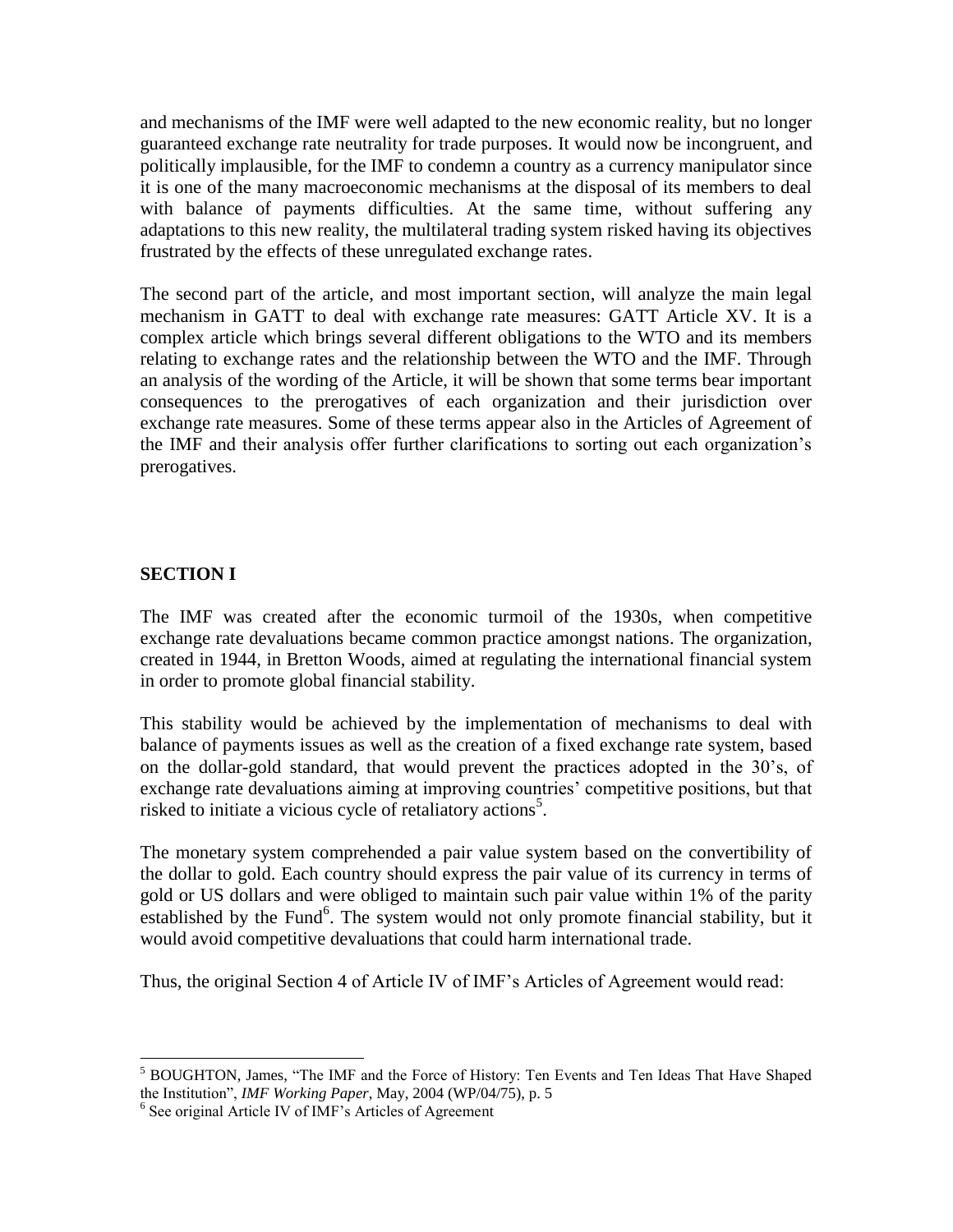"a) Each member undertakes to collaborate with the Fund to promote exchange stability, to maintain orderly exchange arrangements with other members, and to avoid competitive exchange alterations."

The Bretton Woods system was composed by another two pillars: the Bank for International Reconstruction and Development, created in 1944 and later expanded into the 5 institutions of the World Bank Group, which aimed to become a facilitator of the post-war reconstruction; and the International Trade Organization (ITO). The ITO intended to deal with the rules on international trade, but its agreement was never ratified by the US Congress, and did not enter into force. Nevertheless, the gap left by ITO was fulfilled by the General Agreement on Tariffs and Trade (GATT), which presented a narrower set of rules on international trade than the ITO, and which became the base of the international trading system until the creation of the World Trade Organization (WTO) in 1995.

The GATT was drafted taking into consideration the dollar-gold standard preconized by the IMF. In that context, the effects that competitive exchange rate devaluations could have on trade were a minor concern, since currencies were strictly controlled by the Fund, under a pre-established value. Due to this fact, only a few articles in the GATT expressly deal with the relations between exchange rates and trade, mainly Article II:6 and Article XV.

GATT Article II:6 allowed contracting parties to adjust their specific duties bound in their Schedules if their respective currencies had suffered a devaluation consistent with the IMF Articles of Agreement of more than 20%. There are two important aspects that should be noted in this article. First, it recognizes the effects that exchange rates have on tariffs and it provides a mechanism that allows addressing such effects in case of any devaluation promoted within the Fund<sup>7</sup>. Second, the article evidences that the multilateral trading system was drafted based on the pair value system assured by the IMF.

GATT Article XV also refers to the strong link between international trade and exchange rates. Paragraph 4 states that contracting parties shall not, by exchange action, frustrate the intent of the provisions of the GATT, nor, by trade action, frustrate the intent of IMF's Articles of Agreement. Again, the article expressly recognizes the impacts that exchange rate may have on trade and it completes the provisions of IMF Article IV, regarding the prohibition of competitive exchange rate devaluations.

This legal arrangement and the relative neutrality of exchange rates to trade were compromised when Nixon announced the end of the convertibility of dollars to gold, in 1971. Other currencies were pressured to float and the whole pair value system established in Bretton Woods collapsed.

IMF Article IV would have to be completely reformed to adapt to the new monetary context created after the Nixon shock. The Second Amendment of IMF's Articles of

l

 $<sup>7</sup>$  For a deeper analysis on the effects of Exchange rates on tariffs, see: THORSTENSEN, Vera, MARCAL,</sup> Emerson, and FERRAZ, Lucas, 'Impacts of Exchange Rates on International Trade Policy Instruments: The Case of Tariffs', *Journal of World Trade ,* 46(3), 2012.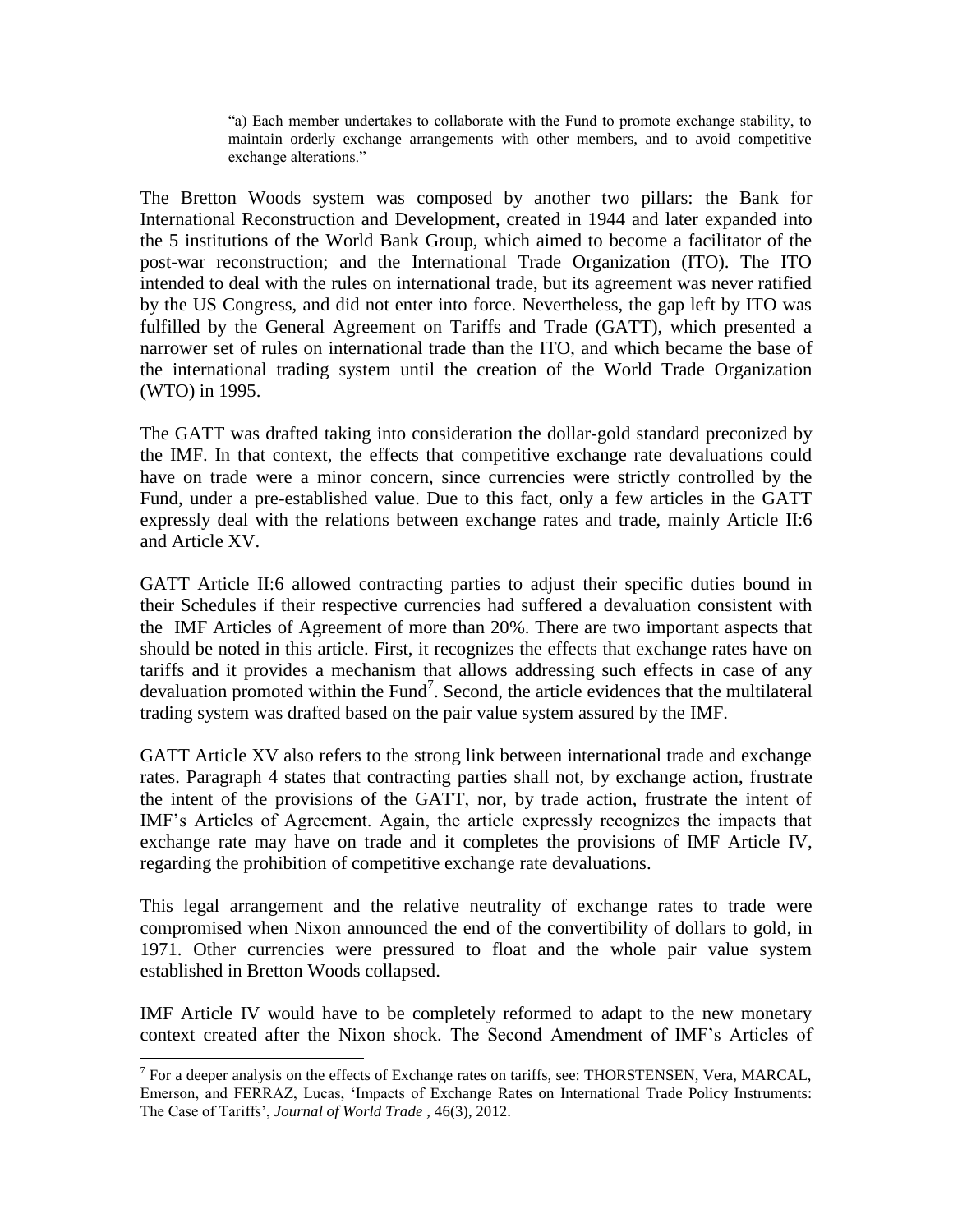Agreement, adopted on April  $29<sup>th</sup>$ , 1977 (Decision n, 5392-(77/63)) would eliminate the obligation of members to maintain a fixed exchange rate and would allow them to choose between five different exchange policies: (i) a freely floating currency; (ii) the pegging of a currency to another currency or basket of currency; (iii) the adoption of the currency from another country; (iv) the participation in a currency bloc; and (v) the participation in a monetary union. Pegging a currency to gold was forbidden.

The strict control that the Fund had over its members' currencies was transformed into a Surveillance Mechanism over exchange rate policies, but even this mechanism evolved to encompass other macroeconomic considerations, leaving the surveillance over exchange rates to a second plan<sup>8</sup>.

The concern over the impacts of competitive exchange rate manipulations was kept in the new version of Article IV:

Section 1 – General obligations of members

Recognizing that the essential purpose of the international monetary system is to provide a framework that facilitates the exchange of goods, services, and capital among countries, and that sustains sound economic growth, and that a principal objective is the continuing development of the orderly underlying conditions that are necessary for financial and economic stability, each member undertakes to collaborate with the Fund and other members to assure orderly exchange arrangements and to promote a stable system of exchange rates. In particular, each member shall:

 $(\ldots)$ 

(iii) avoid manipulating exchange rates or the international monetary system in order to prevent effective balance of payments adjustment or to gain an unfair competitive advantage over other members; (…)

Nevertheless, the wide range of exchange rate policies accepted by the fund, together with the lack of a mechanism of firm control over such policies would make the task of determining and effectively preventing any exchange rate manipulation extremely difficult.

It is important noticing that the wording of Article IV leads to the interpretation that members shall avoid exchange rate manipulations that have as intent gaining unfair competitive advantages. Since a series of exchange policies are allowed, it would be hard to determine whether an exchange rate measure would constitute a manipulation that intended to gain competitive advantages or if it is just a measure that has legitimate objectives even if it presents collateral impacts on trade. Originally, the IMF had an objective control over exchange rates  $-$  it could not vary more than 1% from the parity established by the Fund. In the new system, the evaluation became subjective – one needs to verify if the manipulation intended to achieve an unfair competitive advantage.

Although, as previously presented, the world trading system was drafted based on the collapsed dollar gold standard, the GATT did not promote structural changes in its rules.

<sup>&</sup>lt;sup>8</sup> For a deeper analysis, see THORSTENSEN, Vera, RAMOS, Daniel, MÜLLER, Carolina, "The 'Missing Link' between the WTO and the IMF", *Journal of International Economic Law*, vol. 16, n. 2, July, 2013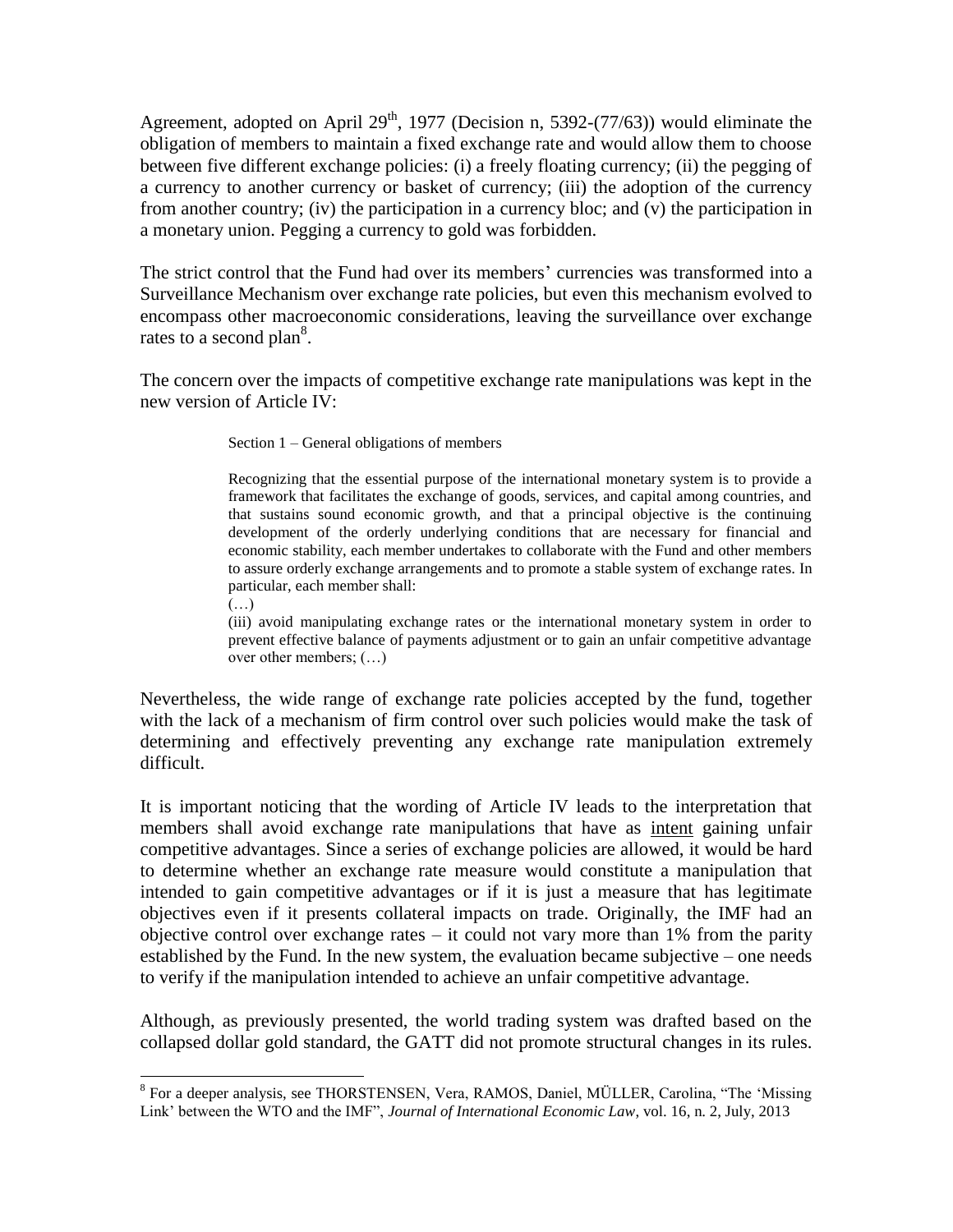After the Tokyo Round, the only relevant adaptation to this new context of floating exchange rates was related to Article II:6. The Guidelines for Decisions under Article II:6(a) of the General Agreement, adopted on January  $29<sup>th</sup>$ , 1980 (L/4938, 27S/28-29), created a methodology for calculating the 20% currency devaluation that would trigger the right of countries to adjust their bound specific tariffs.

The contracting parties did not promote any further changes on trade rules regarding the new context of floating exchange rates. Article XV, the main link between the rules on exchange rates under the IMF Articles of Agreement and the regulation of international trade, remained the same.

In any case, the GATT provisions on exchange rates present important differences from the rules under the IMF. GATT Article XV:4, prohibits that, by an exchange action, the contracting parties frustrate the intent of the provisions of the GATT. The provision oversees actions that have as effect to frustrate the rules of the multilateral trading system, regardless whether the intent of the action was to gain an unfair advantage or if this frustration was just a side effect.

The interpretation on the exact extent of this paragraph, as well as the relationship of the whole Article XV with the IMF Articles of Agreement is complex. The revolution suffered by the international monetary system after the end of the dollar-gold standard and the lack of changes in the trading system regarding the matter rendered the task even more difficult.

The following section is an attempt to delimit the scope of Article XV and to define which is the role of each institution (the IMF and the WTO) in an eventual WTO dispute that deals with the impacts of exchange rates on international trade.

## **SECTION II**

The GATT has several mechanisms that deal with or that refer to exchange rate measures and their consequences on trade: the already mentioned Article II:6; the Ad note to paragraphs 2 and 3 of Article VI, regarding multiple currencies practices; Article VII, on customs valuation, amongst others. The main mechanism, though, is its Article XV. It establishes rules regarding exchange rate measures and it is the main link between the multilateral trading system and the international monetary system.

With the end of the par value system, exchange rates are no longer neutral regarding trade and the importance of Article XV has grown. However, since the IMF is the organization whose mandate expressly deals with exchange rate issues, many commentators have argued that the correct application of Article XV would depend on the IMF's judgment of the terms and mechanisms contained in the article.

In this sense, some important questions arise. What is its relation between GATT Article XV and Article IV of IMF Articles of Agreement? What is the difference between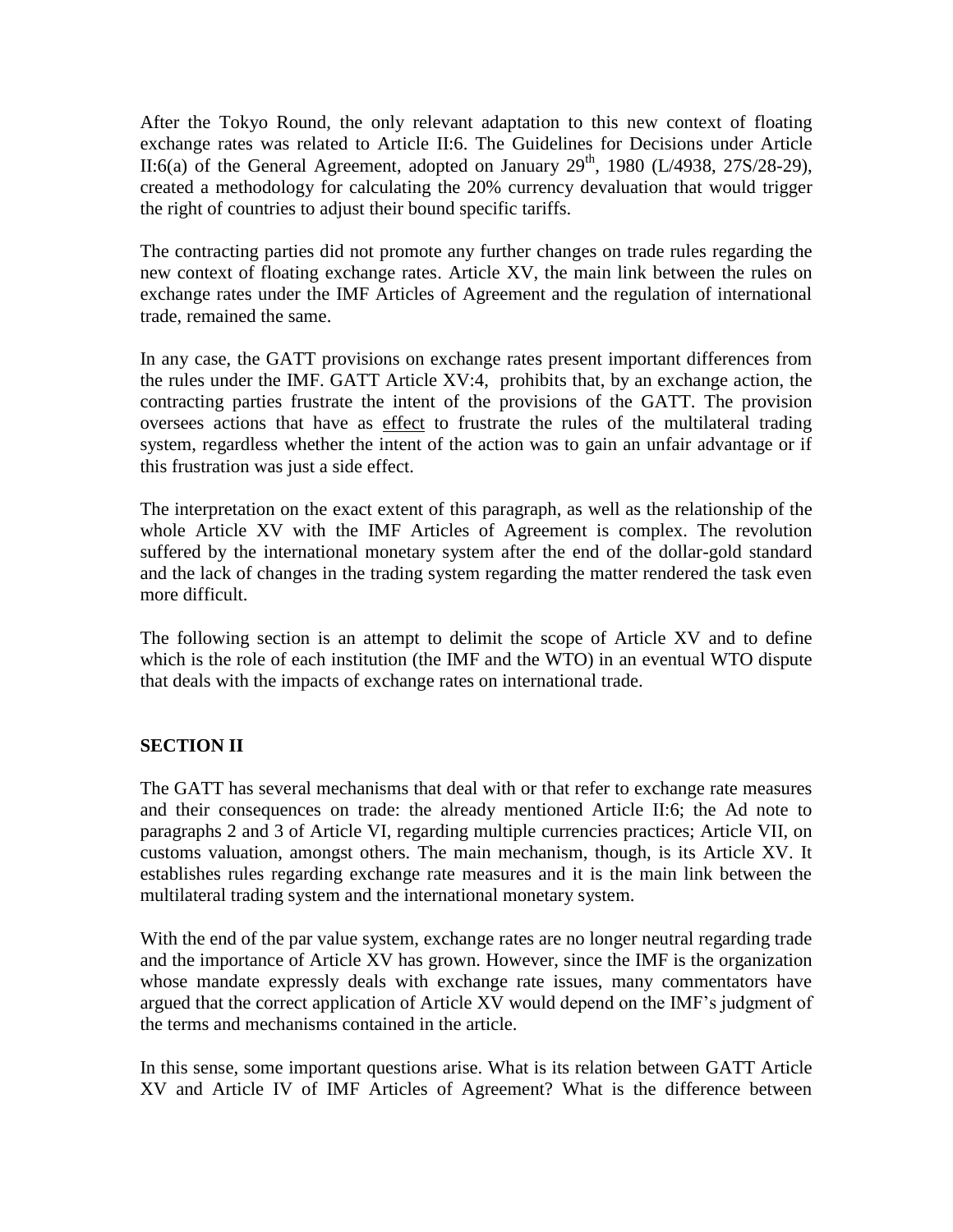manipulating exchange rates (intent) and frustrating trade objectives (effects)? What is the role of the IMF in a dispute before the DSB involving GATT Article XV interpretation? The answers must be found through a careful legal analysis of Article XV and other instruments of each institution. Four terms will be explored: exchange arrangements; exchange action; exchange restrictions and exchange controls.

#### *Common titles – the meaning of exchange arrangements*

The term "exchange arrangements" is present in the heading of both GATT Article XV and IMF Article IV, showing the link between both provisions. Nevertheless, the "exchange arrangement" in the GATT has a broader meaning, which encompasses several exchange measures and policies. This interpretation can be confirmed by the French translation of the title – also authentic, according to GATT Article XXVI – which reads "*matière de change*", pointing to it broad scope, while the French translation of IMF article IV reads "*régimes de change*". There is, thus, a distinction of the precise meaning of both titles in the GATT Article XV and in IMF Article IV.

#### *The obligation to coordinate*

Article XV brings several different legal obligations:

Paragraph 1 establishes the cooperation between the GATT/WTO and the IMF, in order to achieve a coordinated policy regarding exchange questions within the jurisdiction of the Fund. The article recognizes the relation between trade and exchange rates and the impacts that one can have on the other.

As presented before, the international economic system was designed as an integrate system of three institutions. The overlap of jurisdictions in some issues was always expected and the coordination between them was essential to assure the coherence of the international economic system.

The provision seems to define that the IMF deals normally with exchange questions and the multilateral trading system with quantitative restrictions and other trade measures. Still the paragraph restricts the coordination to each organization's jurisdiction.

*The obligation to consult on monetary reserves, balances of payments and foreign exchange arrangements*

Paragraph 2 deals with consultation with the Fund. The paragraph reads:

In all cases in which the CONTRACTING PARTIES are called upon to consider or deal with problems concerning monetary reserves, balances of payments or foreign exchange arrangements, they shall consult fully with the International Monetary Fund. In such consultations, the CONTRACTING PARTIES shall accept all findings of statistical and other facts presented by the Fund relating to foreign exchange, monetary reserves and balances of payments, and shall accept the determination of the Fund as to whether action by a contracting party in exchange matters is in accordance with the Articles of Agreement of the International Monetary Fund, or with the terms of a special exchange agreement between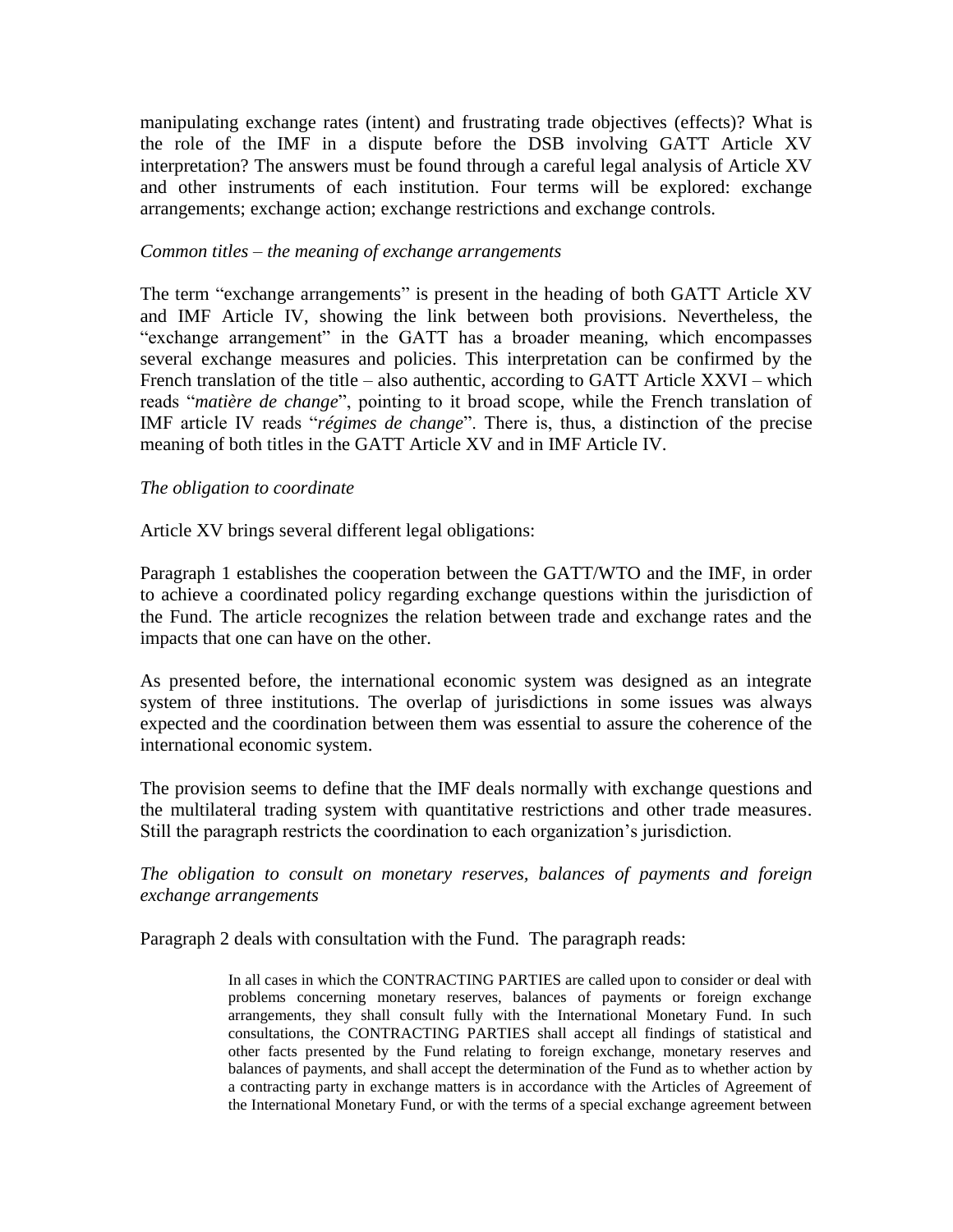that contracting party and the CONTRACTING PARTIES. The CONTRACTING PARTIES in reaching their final decision in cases involving the criteria set forth in paragraph  $2(a)$  of Article XII or in paragraph 9 of Article XVIII, shall accept the determination of the Fund as to what constitutes a serious decline in the contracting party's monetary reserves, a very low level of its monetary reserves or a reasonable rate of increase in its monetary reserves, and as to the financial aspects of other matters covered in consultation in such cases.

The first sentence of the paragraph establishes an obligation to consult fully with the IMF in cases concerning monetary reserves, balances of payment and foreign exchange arrangements. The rationale of this provision is, once more, to assure coherence and a dialogue between the WTO and the IMF in trade matters that affect the jurisdiction of the Fund. In this sense, the Appellate Body, in the case *Argentina – Textiles and Footwear*, stated that:

> The only provision of the WTO Agreement that requires consultations with the IMF is Article XV:2 of the GATT 1994. This provision requires the WTO to consult with the IMF when dealing with 'problems concerning monetary reserves, balances of payments or foreign exchange arrangements'.<sup>9</sup>

The conversations with the Fund are, thus, mandatory only in the specific cases concerning monetary reserves, balance of payments or foreign exchange arrangements. Furthermore, the obligation of entering into consultations does not imply that the WTO must accept all findings of the IMF.

## *The obligation to accept facts and statistical findings*

The following sentence of Article XV:2 clarifies this point. It states that the parties shall accept facts and statistical findings presented by the Fund as well as determinations regarding the conformity of a measure with IMF Articles of Agreement. On the other hand, this means that any findings that do not fall under those specific definitions do not need to be accepted by the parties.

The logic is that the IMF has no jurisdiction on the interpretation of the WTO Agreements, but only on its own Articles of Agreement. In this sense, in a dispute settlement under the WTO, even if related to monetary reserves, balance of payments or foreign exchange arrangements which are issues also handled by the Fund, the IMF is not competent to analyze any eventual breach of WTO provisions, but only to establish the facts and statistics that may sustain the interpretation of the Dispute Settlement Body as well as the conformity of the measure with the Fund's rules. This assures that there is no overlapping of jurisdiction between the WTO and the IMF in matters that affect both organizations.

In this sense, the Appellate Body in *India – Quantitative Restrictions*, answering India's claim that the panel had delegated to the IMF the objective assessment of case – which

l <sup>9</sup> WTO, Argentina - Measures Affecting Imports of Footwear, Textiles, Apparel and Other Items, AB Report, WT/DS56/AB/R, 27 March 1998, para. 84-85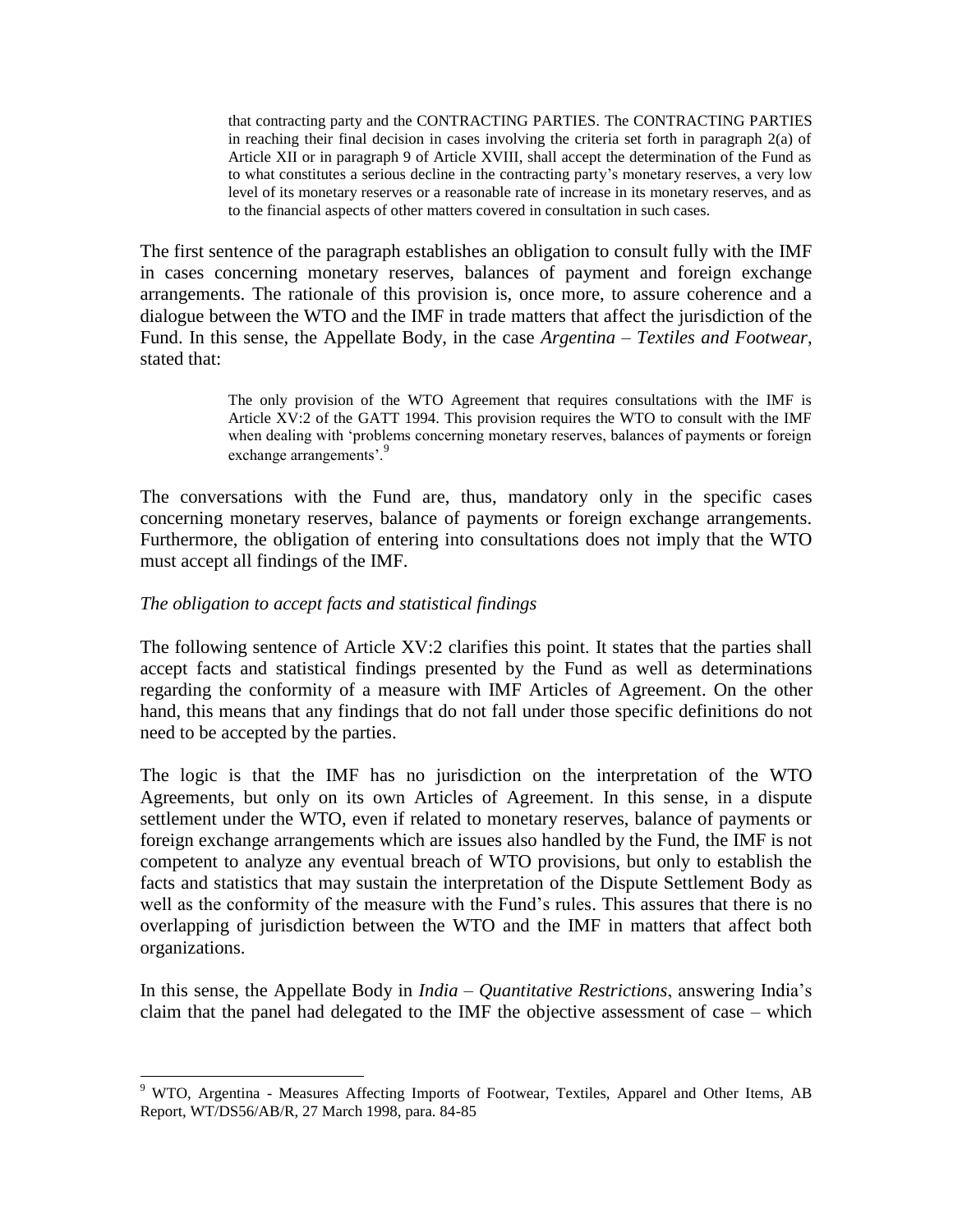would be a violation of Article 11 of the Dispute Settlement Understanding (DSU), stated that:

> The panel gave considerable weight to the views expressed by the IMF in its reply to these questions [asked by the panel in its consultation to the Fund]. However, nothing in the Panel Report supports India's argument that the Panel delegated to the IMF its judicial function to make an objective assessment of the matter. A careful reading of the Panel Report makes clear that the Panel did not simply accept the views of the IMF. The Panel critically accessed these views and also considered other data and opinions in reaching its conclusions.<sup>10</sup>

The statement confirms the interpretation that the panel is not obliged to accept the results from consultations with the Fund, unless they consist in facts and statistical findings. On the contrary, the panel must carefully analyze the conclusions of the Fund and other evidence and arguments at its disposal in order to reach its conclusion. The consultation under Article XV:2 promoted by the panel in the case had merely a status of consultations with an expert, in the sense of DSU Article 13.

#### *The obligation to accept findings of the Fund*

 $\overline{\phantom{a}}$ 

The third sentence of Article XV:2 refers to other situations where parties must accept the findings of the Fund, especially regarding monetary reserves, which is a matter within the jurisdiction of IMF.

Article XV:3 states that the CONTRACTING PARTIES shall seek agreement with the IMF on the procedures of the consultations of the previous paragraph.

#### *The obligation not to frustrate trade objectives: what are trade actions?*

Article XV:4 brings the most relevant provision regarding the exchange rate issue:

Contracting parties shall not, by exchange action, frustrate the intent of the provisions of this Agreement, nor, by trade action, the intent of the provisions of the Articles of Agreement of the International Monetary Fund.

The provision aims to avoid that exchange actions – under the jurisdiction of the Fund – harm international trade and hamper the objectives of multilateral trade rules.

The first step in interpreting this article is to demine the meaning of "exchange action". As presented before, the title of Article XV is exchange arrangements. Since the title should guide the interpretation of the several provisions in the article<sup>11</sup>, one can assume that exchange action is an element comprised in an exchange arrangement, which has a broad meaning, encompassing several types of measures related to exchange rates.

<sup>&</sup>lt;sup>10</sup> WTO, India – Quantitative Restrictions on Imports of Agricultural, Textile and Industrial Products, AB Report, WT/DS90/AB/R, 23 August 1999, para. 149

<sup>&</sup>lt;sup>11</sup> See WTO, China – Measures Related to the Exportation of Various Raw Materials, Appellate Body Reports, 30 January 2012, WT/DS394/AB/R, para.320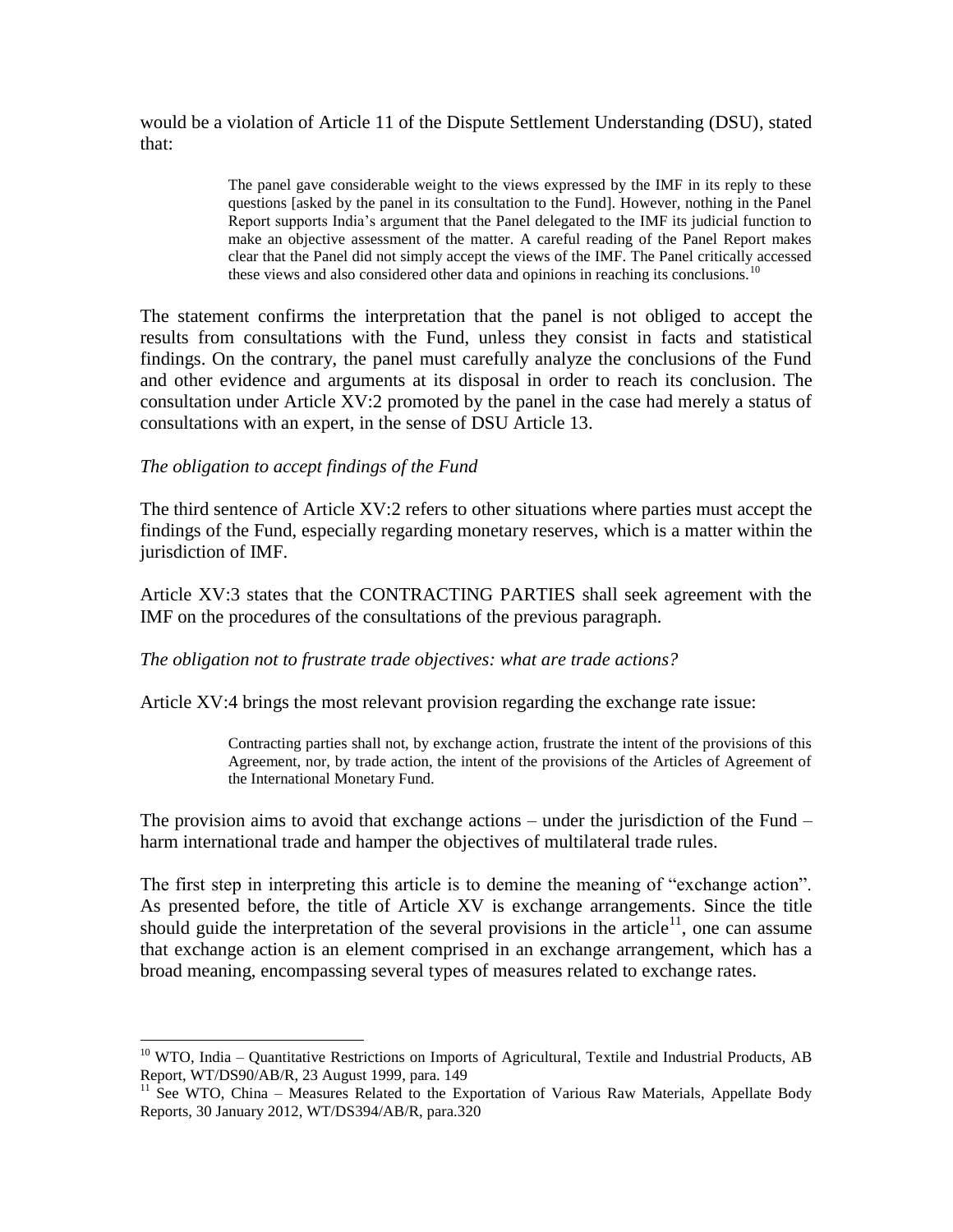Nevertheless, there is no jurisprudence on the matter. The definition of the expression is complex and can lead to different interpretations. An exchange action could be understood both as a governmental measure that affects the availability or use of foreign exchange, or as an intervention on the exchange rate.

In the first sense, the action would deal exclusively with the access to currencies and not with the exchange rate of such currencies. GATS Article XI:2, for instance, when referring to the use of exchange actions in payments and transfers related to trade in services, seams to adopt this first meaning to the expression. The provision aims to assure access to international currencies in order to pay the provided services. In this sense, the Panel, on the case *US – Gambling* stated that "*In ensuring, inter alia, that services suppliers can receive payments due under services contracts covered by a Member's specific commitment, Article XI is an indispensable complement to GATS disciplines on market access and national treatment*."<sup>12</sup>

The second meaning of exchange action can be understood as an exchange rate action. In this case, the action would refer to a direct or indirect intervention in the exchange rate market, affecting the exchange rate of the currency. IMF Article IV deals with those exchange rate actions when referring to the obligation of members to avoid manipulating exchange rates, since the logic of the provision is to prevent members from promoting competitive currency devaluations – which are the result of a governmental intervention in the exchange rate market. Paragraphs 6 and 7 of GATT Article XV also seem to be concerned with governmental interventions on exchange rates. The main worry of those paragraphs was to assure the regulation of a contracting party's currency by the Fund, in order to prevent that objectives of the GATT were frustrated by exchange matters.

As presented before, the GATT, in its origins, relied on the strict regulation imposed by the IMF to prevent competitive currency devaluations that could affect international trade. By assuring that contracting parties to the GATT were members of the Fund or had an agreement with it, the GATT could guarantee that competitive exchange rate devaluations would be avoided.

GATT Article XV:4, by its turn, could encompass both meanings of the expression. Competitive currency devaluations can affect international trade frustrating the objectives of the multilateral trading system, but measures that affect access to foreign currencies also have such effect, since they prevent the payment of the imports, restricting trade flows.

The precise meaning of the expression "exchange action" was never clarified by the GATT or WTO Dispute Settlement and the results of a dispute based on Article XV:4 is uncertain. The applicability of Article XV:4 is further affected by the exception in Article XV:9 that deals with exchange restrictions and controls, which will be explained below.

*The meaning of frustration x the meaning of manipulation: a matter of intent*

l  $12$  WTO, US – Measures Affecting the Cross-Boarder Supply of Gambling and Betting Services, Panel Report, 10 November 2004, WT/DS285/R, para 6.442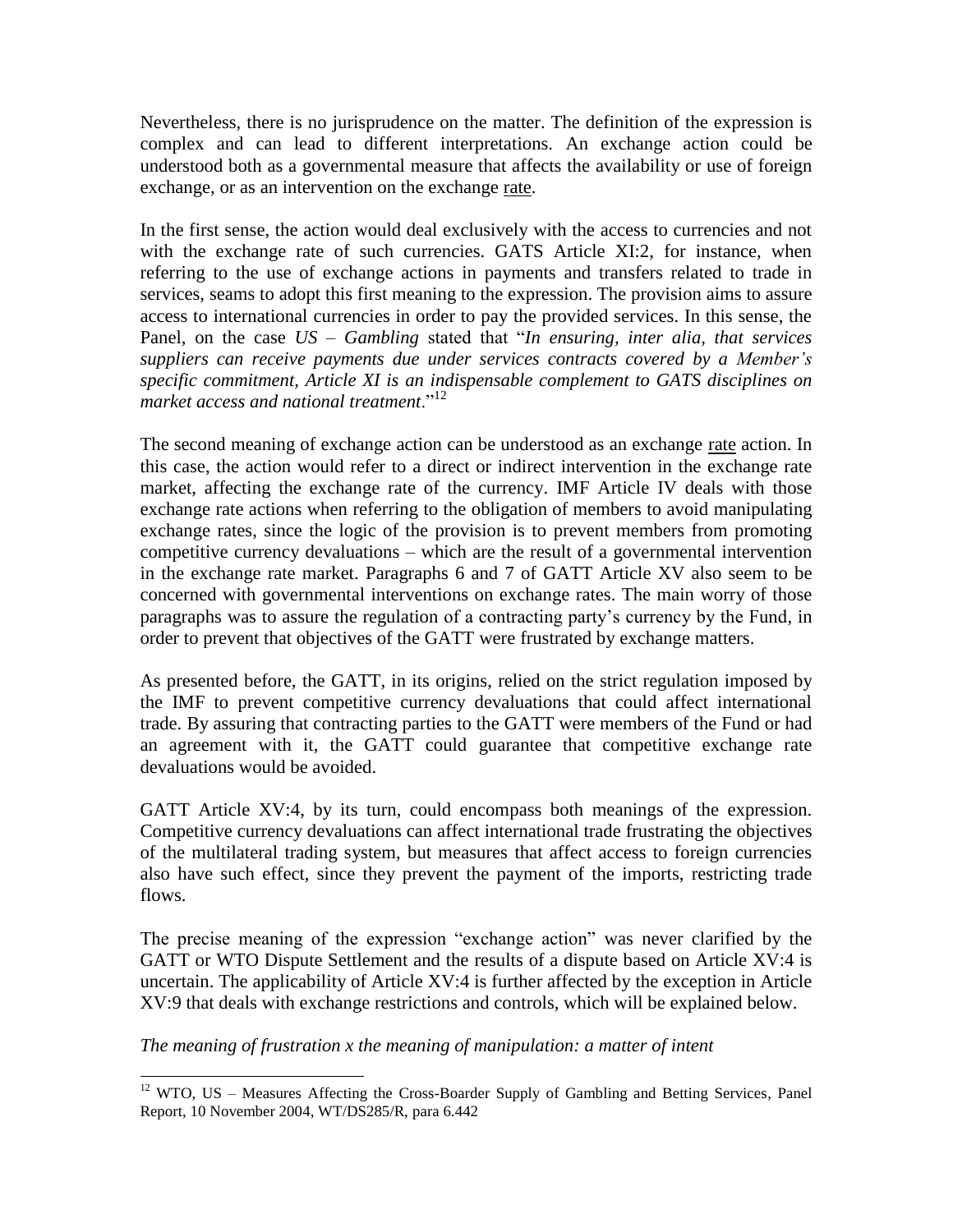The next step on the interpretation of Article XV:4 is to define the world "frustrate" and analyze how it differs from the word "manipulation" present in IMF Article IV.

The Ad Note to Article XV:4 clarifies that:

The word "frustrate" is intended to indicate, for example, that infringements of the letter of any Article of this Agreement by exchange action shall not be regarded as a violation of that Article if, in practice, there is no appreciable departure from the intent of the Article. Thus, a contracting party which, as part of its exchange control operated in accordance with the Articles of Agreement of the International Monetary Fund, requires payment to be received for its exports in its own currency or in the currency of one or more members of the International Monetary Fund will not thereby be deemed to contravene Article XI or Article XIII. Another example would be that of a contracting party which specifies on an import licence the country from which the goods may be imported, for the purpose not of introducing any additional element of discrimination in its import licensing system but of enforcing permissible exchange controls.

In this sense, there will be a frustration of the intent of the GATT provisions if there is an "appreciable departure" from the situation provided by other GATT provisions. Therefore, although there may not be a direct violation of the provisions of the General Agreement, the aims of such rules will be disrupted due to an exchange action. In this sense, a violation of GATT Article XV:4 shall only be verified if there is evidence on which other GATT Article had its intents frustrated.

The "frustration" of the GATT provisions does not necessarily imply in the "manipulation" of exchange rates in the sense of IMF Article IV. While the manipulation of exchange rates in order to gain competitive advantages does frustrate the intents of the multilateral trading system, other measures related to exchange rate that do not constitute a manipulation may also frustrate trading rules.

In this sense, it is fundamental to separate the "frustrators" from the "manipulators". A violation of the IMF is not required for the determination of a violation of Article XV:4, except in what relates to the exception of Article XV:9, explained below.

This is especially relevant if considered the great changes suffered by the IMF, where the strict control over exchange rates became a fragile surveillance system. Even though it has become difficult to determine the manipulation of an exchange rate, considering the wide range of systems allowed by the fund, an exchange action can still be considered to frustrate the intent of GATT provisions and thus, violate GATT Article XV:4.

The two concepts are distinct in what relates to the focus of the analysis: while the concept of manipulation looks at the intent of the measure – to prevent effective balance of payments adjustment or to gain an unfair competitive advantage – the concept of frustration looks at the effect of the measure – to frustrate GATT provisions, regardless the objective of the measure.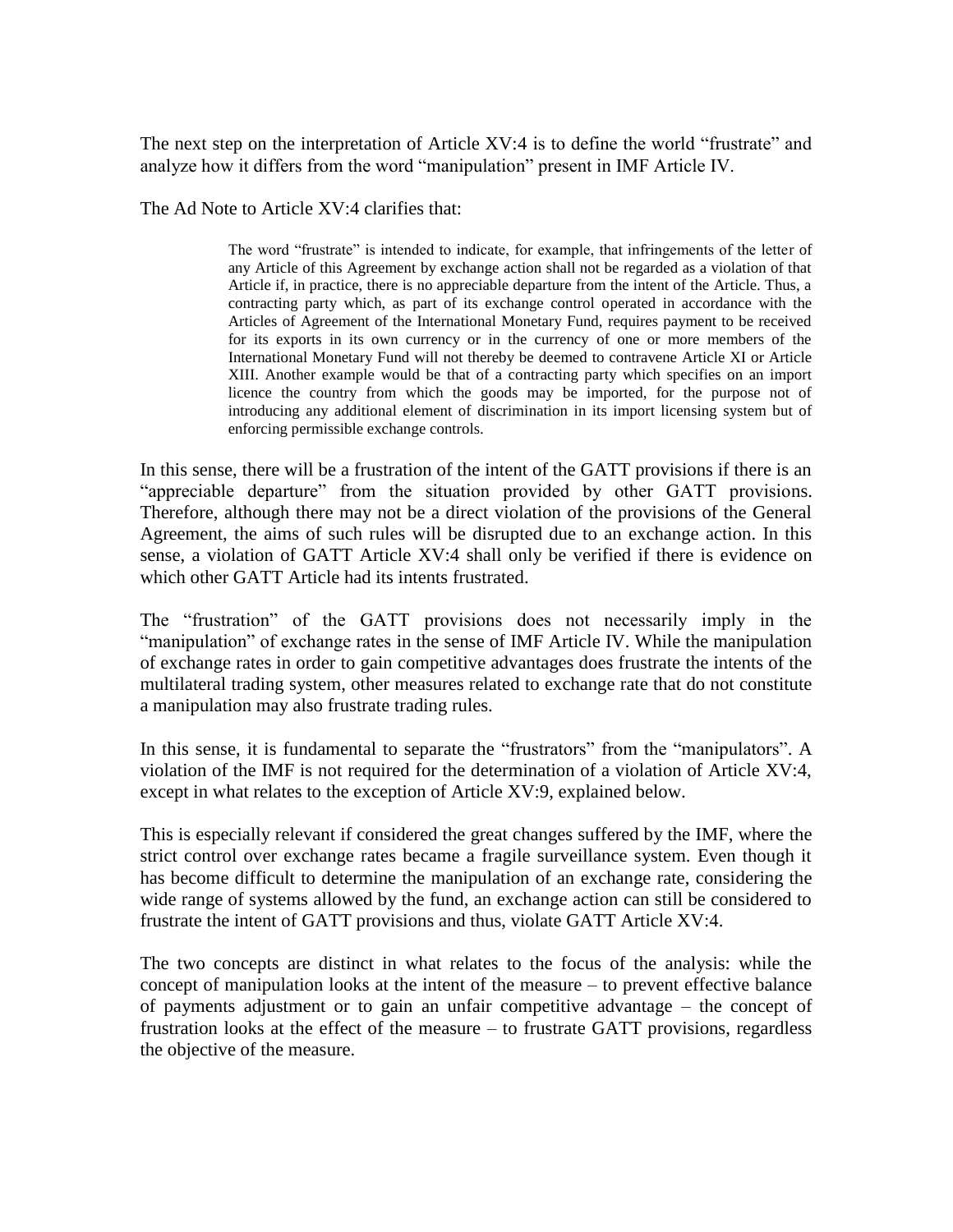This means that to determine a violation of IMF Article IV, evidence must show that the measure had as its aim to effectively gain competitive advantages. Such determination also depends on the political will of the IMF, since the organization does not dispose of a dispute settlement system as the WTO. On the other hand, in the GATT, the mere verification of the impacts of the measures in the GATT rules is sufficient to constitute a violation of the provision, without the need to establish which was the primary aim of the measure. In this case, there is no need to find the manipulators, but only to tackle the effects caused by exchange rate misalignments.

Therefore, while a manipulator of exchange rates, in the sense of IMF Article IV is necessarily a frustrator of the provisions of GATT, in the sense of GATT Article XV:4, the opposite is not always true and there may be frustrators which are not manipulators.

## *The exceptions of GATT Article XV:9 : exchange rate restrictions and controls*

The applicability of GATT Article XV:4 to exchange rate misalignments is restrained by the exception present in paragraph 9 of the same Article.

Article XV:9 reads:

Nothing in this Agreement shall preclude:

(a) the use by a contracting party of exchange controls or exchange restrictions in accordance with the Articles of Agreement of the International Monetary Fund or with that contracting party's special exchange agreement with the CONTRACTING PARTIES, or

(b) the use by a contracting party of restrictions or controls in imports or exports, the sole effect of which, additional to the effects permitted under Articles XI, XII, XIII and XIV, is to make effective such exchange controls or exchange restrictions.

The paragraph aims to avoid that the trading system impairs the mechanisms and rules of the international monetary system. It creates an exception in order to prevent contradictions between the jurisdictions of the two institutions. One of IMF's main functions is to ensure the stability of its members' balance of payments. For this reason, some controls and restrictions are allowed in its Articles of Agreement. In such cases, the contracting parties to the GATT may depart from the provisions of the Agreement, as long as the controls and restrictions imposed are in accordance with the rules of the IMF. A similar exception is found in GATS Article XI, which safeguards the right of members to use exchange actions in accordance with the IMF.

Article XV:9 refers to yet another two expressions related to exchange rates: "exchange controls" and "exchange restrictions", which must be defined in order to determine the precise scope and range of the provision. It is necessary to remark that these expressions must have a different meaning that "exchange actions" present in Article XV:4. Otherwise, if all expressions had the same meaning, the exception of Article XV:9 would encompass all the obligation stated under Article XV:4, which would be devoid from any meaning. In this sense, the Appellate Body, in the case *Korea-Dairy*, affirms that: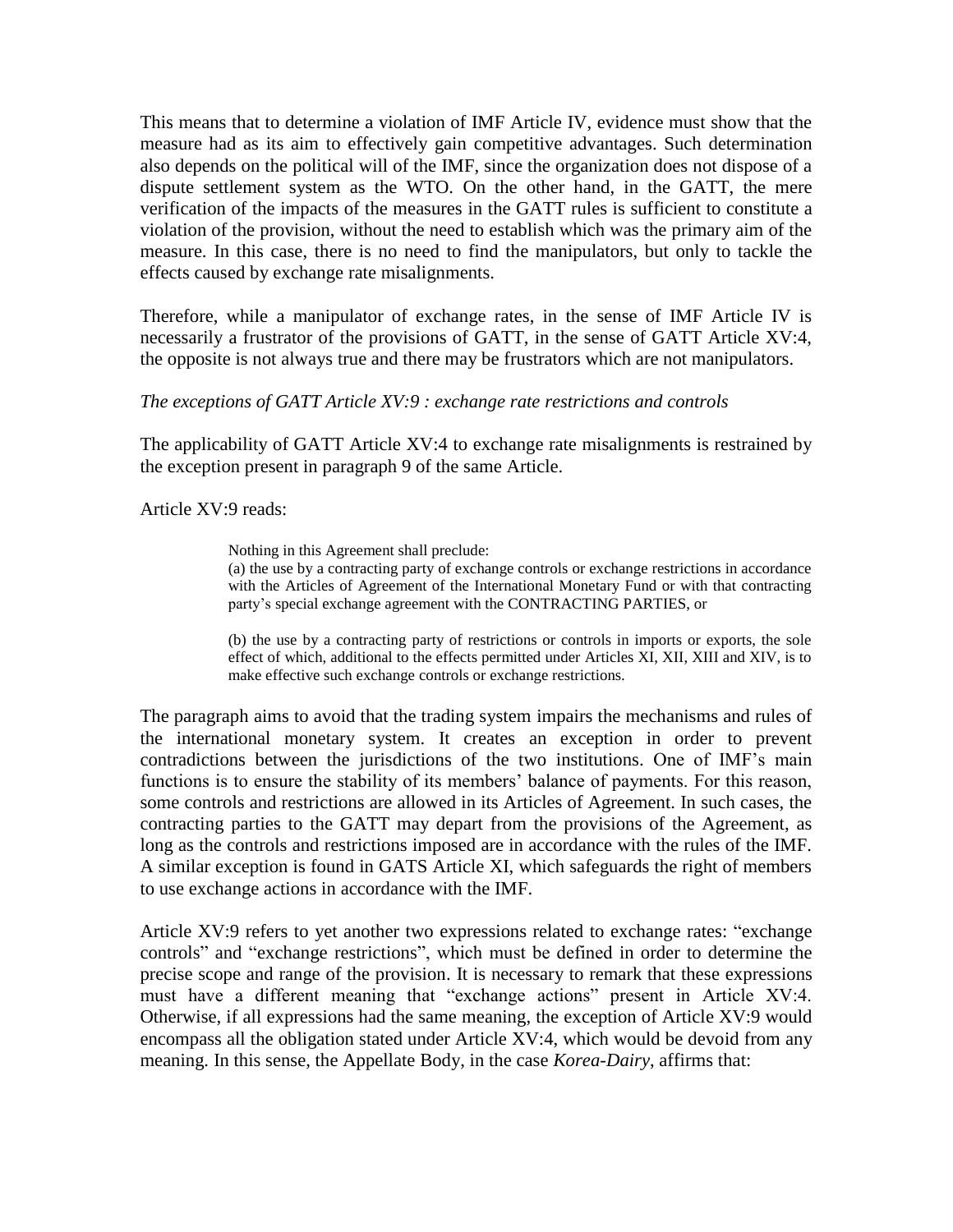In the light of the interpretative principle of effectiveness, it is the duty of any treaty interpreter to 'read all the applicable provisions of a treaty in a way that gives meaning to all of them, harmoniously'. An important corollary of this principle is that a treaty should be interpreted as a whole, and, in particular, its sections and parts should be read as a whole.<sup>13</sup>

The IMF Articles of Agreement can help to shed some light in the interpretation of these expressions.

Regarding exchange restrictions, IMF Article VIII:2(a) restrains members from imposing restrictions on the making of payments and transfers for current international transactions without the approval of the Fund. According to Siegel, the provisions relates to outflows, such as payments for imports of goods and services, covering only current transactions<sup>14</sup>.

In 1960, the Executive Board established that a measure is a restriction on payments and transfers for current transactions if it involves a direct governmental limitation on the availability or use of exchange as such, regardless of the effect of the measure. Thus, a restriction would result from any governmental action that hampers the making of payments and transfers for current international transactions, including the acquisition of foreign exchange for such payments and transfers $^{15}$ .

According to Zimmerman, another form of restriction relies on capitals movements. IMF Article VI:3 allows members to regulate capital movements, covering both inflows and outflows, as long as they do not restrict payments for current transactions. This provision authorizes the regulation of international capital movements through both restrictive and nonrestrictive exchange measures.<sup>16</sup>

These definitions can be understood as the "exchange restrictions" referred in GATT Article XV:9, since the *rationale* of the article is exactly to avoid that measures allowed by the Fund are restrained by the trading system. In this sense, exchange restrictions related to payments and transfers, when approved by the Fund, under the conditions of IMF Article VIII:2(a), fall under the exception of GATT Article XV:9 and shall not be precluded by any provision of the General Agreement. Since, as a general rule, these kind restrictions are prohibited by the Fund, with only a few circumstances where they may be accepted – notably, for balance of payment purposes, there will only be a limited number of exchange restrictions related to payments and transfers that will be exempt from the obligations of the GATT. On the other hand, exchange restrictions related to the movement of capitals, which are allowed by the Fund, shall usually fall within the exception of Article XV:9, so that the GATT will not be able to address the impacts that might be caused by such restrictions.

l <sup>13</sup> WTO, Korea – Definitive Safeguard Measure on Imports of Dairy Products, Appellate Body Report, 14 December 1999, WT/DS98/AB/R, para. 79

<sup>14</sup> SIEGEL, Deborah, "Legal Aspects of the IMF/WTO Relationship", *American Journal of International Law*, v. 96, 2002, p. 600

<sup>15</sup> SIEGEL, Deborah, "Legal Aspects of the IMF/WTO Relationship", *American Journal of International Law*, v. 96, 2002, p. 601

<sup>16</sup> ZIMMERMAN, Claus, "Exchange Rate Misalignment and International Law", *American Journal of International Law,* v. 105, 2011, p.465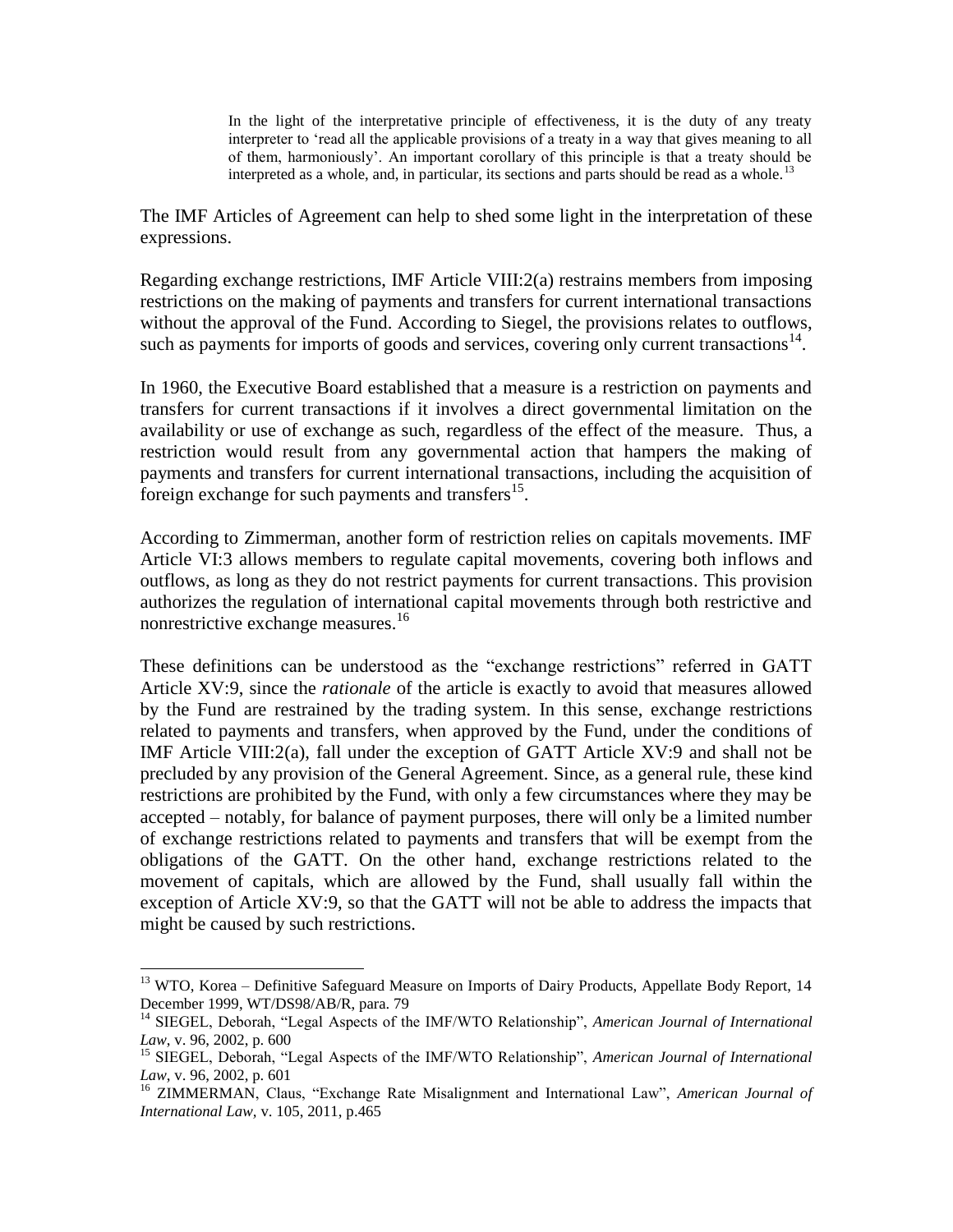Regarding exchange controls, Siegel affirms that they belong to a broader concept than exchange restrictions and extends to other kinds of regulation on current transactions, as well as capital controls, which may be permitted by the Fund as long as it does not fall in the category of prohibited exchange restrictions under IMF Article VIII. These nonrestrictive controls can comprise as well measures that do not affect the payments and transfers for current transactions, such as surrender requirements and controls on capital transfers.<sup>17</sup> All these measures fall within the exception of GATT Article XV:9 and outside the scope of the multilateral trading system.

It is worth noticing that the decision upon whether a control or restriction is in conformity with the IMF Agreement and, thus, fall within the exception of GATT Article XV:9 shall be promoted by the IMF, in accordance with GATT Article XV:2. This is due to the notion that each institution has jurisdiction over its own rules and the WTO could not analyze violations of an agreement outside its scope. Nevertheless, it is up to the WTO to decide whether a given measure constitute an exchange control or restriction in the meaning of Article XV:9.

The WTO Dispute Settlement Body has analyzed, in the case *Dominican Republic – Imports and Sales of Cigarettes*, whether a measure was an exchange restriction in the sense of Article XV:9. The Dominican Republic had imposed a foreign exchange fee for foreign exchange transactions which was computed on the value of imports at the selling rate of foreign exchange and applied upon the "importation" of a product. Honduras alleged that the measure was merely an import charge – under the jurisdiction of the WTO, while the Dominican Republic classified the measure as an exchange control, because it was a direct governmental limitation on the availability or use of exchange as such, which would fall under GATT Article XV:9.

The panel noted that the foreign exchange fee only applied to importation of goods, but not to foreign exchange payments of non-import related services or to foreign currency payments made by Dominican Republic residents, nor to remittance of dividends from companies located in the Dominican Republic. The panel concluded that the measure did not constitute an exchange restriction under Article XV:9 and further affirmed:

"The Panel considers that the ordinary meaning of the "direct limitation on availability or use of exchange ... as such" means a limitation directly on the use of exchange itself, which means the use of exchange for all purposes. It cannot be interpreted in a way so as to permit the restriction on the use of exchanges that only affects importation. To conclude otherwise would logically lead to the situation whereby any WTO Member could easily circumvent obligations under Article II:1(b) by imposing a foreign currency fee or charge on imports at the customs and then conveniently characterize it as an "exchange restriction". Such types of measures would seriously discriminate against imports while not necessarily being effective in achieving the legitimate goals under the Articles of Agreement of the IMF. Therefore, the Panel finds that because the fee as currently applied is imposed only on foreign exchange transactions that relate to the importation of goods, and

l

<sup>17</sup> SIEGEL, Deborah, "Legal Aspects of the IMF/WTO Relationship", *American Journal of International Law*, v. 96, 2002, p. 606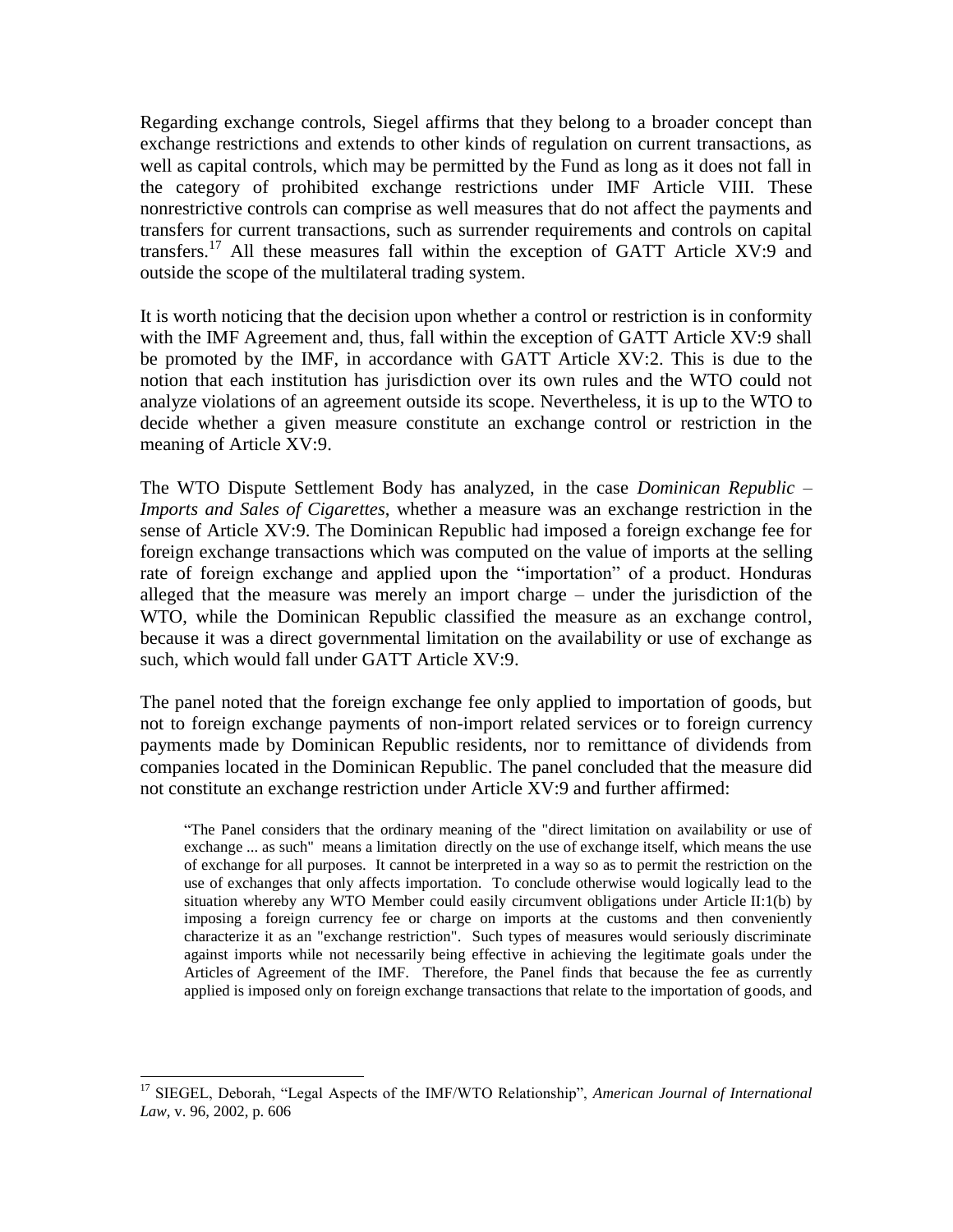not on other types of transactions, it is not "a direct limitation on the availability or use of exchange as such"". 18

The Dominican Republic alleged that the foreign exchange fee had been approved by the IMF as a part of its stand-by arrangement with the Fund and, thus, it would be in accordance with the IMF rules<sup>19</sup>. The Panel then decided to consult with the IMF, even though acknowledging it was not obligated to<sup>20</sup>, and asked the Fund i) how the measure was being applied by the Dominican Republic and whether ii) the measure constituted an exchange restriction in the sense of IMF Articles of Agreement. The IMF stated the measure was not payable on sales of foreign exchange, rather, it was payable as a condition for the importation of goods. It also stated that:

> As applied since August 2002, the exchange commission is no longer a measure subject to Fund approval. (…) As such, it does not constitute *a multiple currency practice or an exchange restriction notwithstanding its label* or the fact that the commission is charged on the basis of the legal authority vested in the BCRD to charge an exchange commission on sales of foreign exchange. For the same reasons, it is not an exchange control measure (…)"the issue of its consistency or inconsistency with the Funds Articles for purpose of paragraph 8 of the Co-operation Agreement does not arise.<sup>21</sup> (Emphasis added)

It becomes clear from this case<sup>22</sup> that the IMF has no jurisdiction to analyze exchange actions that may violate trade obligations in the WTO other than the specific cases of multiple currency practices or exchange restrictions or controls.

#### *Other exchange actions than exchange controls or restrictions*

Based on these concepts of exchange controls and restrictions, one can wonder if there are other measures related to exchange rates that do not constitute exchange controls and restrictions allowed by the IMF, but that still can be classified as an "exchange action" in the meaning of GATT Article XV:4. These would be the measures that, when frustrating the intents of GATT provisions, could be addressed by the WTO without considering whether they violated IMF rules.

The relationship between paragraphs 4 and 9 of GATT Article XV can be explained by this reasoning. While exchange actions constitute a broad concept that may include a wide range of measures, including exchange controls and restrictions, these last two concepts should be understood as a sub-category of exchange actions. The Ad Note to Article XV:4 confirms this interpretation when affirming that a contracting party which imposes a measure as part of its exchange control operated in accordance with the IMF Articles of Agreement shall not be deemed to contravene GATT provisions.

l

<sup>&</sup>lt;sup>18</sup> WTO, Dominican Republic – Measures Affection the Importation and Internal Sale of Cigarettes, Panel Report, 26 November 2004, WT/DS302/R, para. 7.138

 $19$  First written submission of the Dominican Republic, paras. 199-201.

 $20$  WTO, Dominican Republic – Measures Affection the Importation and Internal Sale of Cigarettes, Panel Report, WT/DS302/R, 26 November 2004, para. 7.141

<sup>&</sup>lt;sup>21</sup> Letter from the General Counsel of the International Monetary Fund, Annex D to the WTO, Dominican Republic – Measures Affection the Importation and Internal Sale of Cigarettes, Panel Report, WT/DS302/R, 26 November 2004

 $22$  This particular point of the Panel decision was not appealed by either part to the dispute.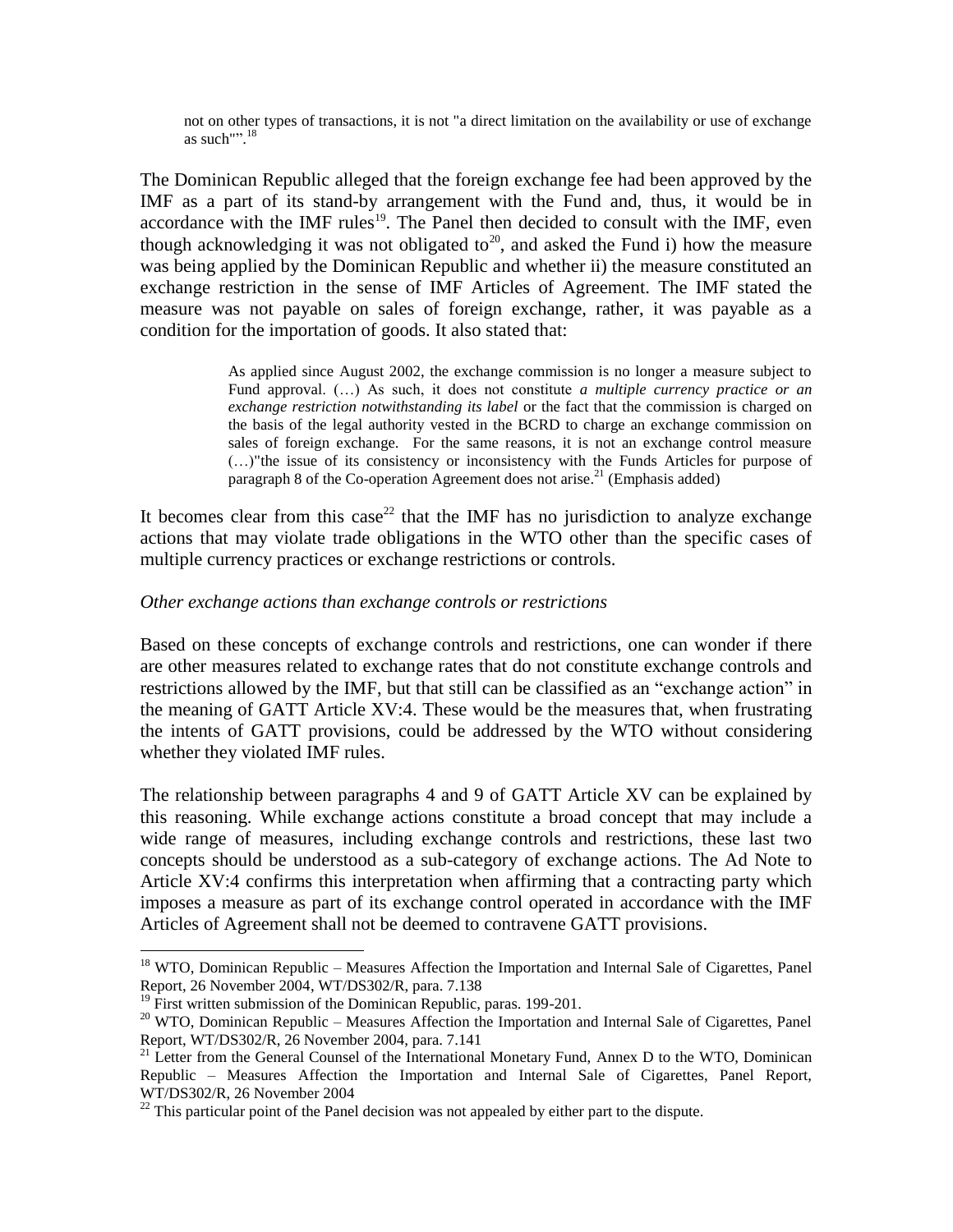As presented, the exception of paragraph 9 encloses restrictions on current transactions if approved by the Fund, restrictions on capital movements, and exchange controls on current transactions and on capital movements. The main question is: are there any other types of exchange actions that are outside these listed measures?

For instance, how may exchange interventions be classified according to the definitions of exchange action, exchange restriction and exchange controls? How about accumulation of reserves?

## **CONCLUSION**

The exchange rate issue is closely linked to both the IMF and to the WTO. While the major responsibility of dealing with the subject fell under the IMF, which, at its beginning had as one of its main purposes to exert a firm control over the pair value system, it is undeniable that exchange rates affect international trade. The GATT relied on the control promoted by the IMF but it has, nevertheless, regulated the impacts that exchange rate might have on trade through its Article XV, especially paragraph 4, that prevents exchange actions to frustrate the intents of the GATT.

The regulation of the relationship between exchange rates and trade became more complex with the fall of the pair value system. The IMF suffered deep changes which led to a softer surveillance mechanism on the now floating exchange rates, but the GATT and later the WTO did not promote any adaptations in order to deal with this new context. The GATT Article XV, main provision on the issue, remained unchanged.

Due to the relationship between the IMF and the GATT/WTO regarding the exchange rate issue, addressing the impacts of exchange on trade faces many challenges. It is necessary to assure the coherence between the multilateral trading system and the international financial system and to avoid the overlapping of jurisdictions between the two institutions. For this reason, GATT Article XV cannot be read separately from the IMF's Articles of Agreement.

Nevertheless, despite the link with the Fund's rules, at least some of the impacts of exchange rates on trade can be addressed under the WTO, independently of IMF.

Article XV:2 states the need of consultations with the Fund in cases related to exchange rates, but it affirms that the conclusions of the Fund must be accepted only when related to facts and statistical findings and when related to the conformity of a measure with the IMF's own Articles of Agreement.

The exception of Article XV:9, regarding exchange controls and restrictions does prevent that some exchange measures are deemed as violations to the GATT. But other measures that do not fall in the category of exchange controls and restrictions in conformity with the IMF can be addressed by Article XV:4 regardless of whether they are in breach of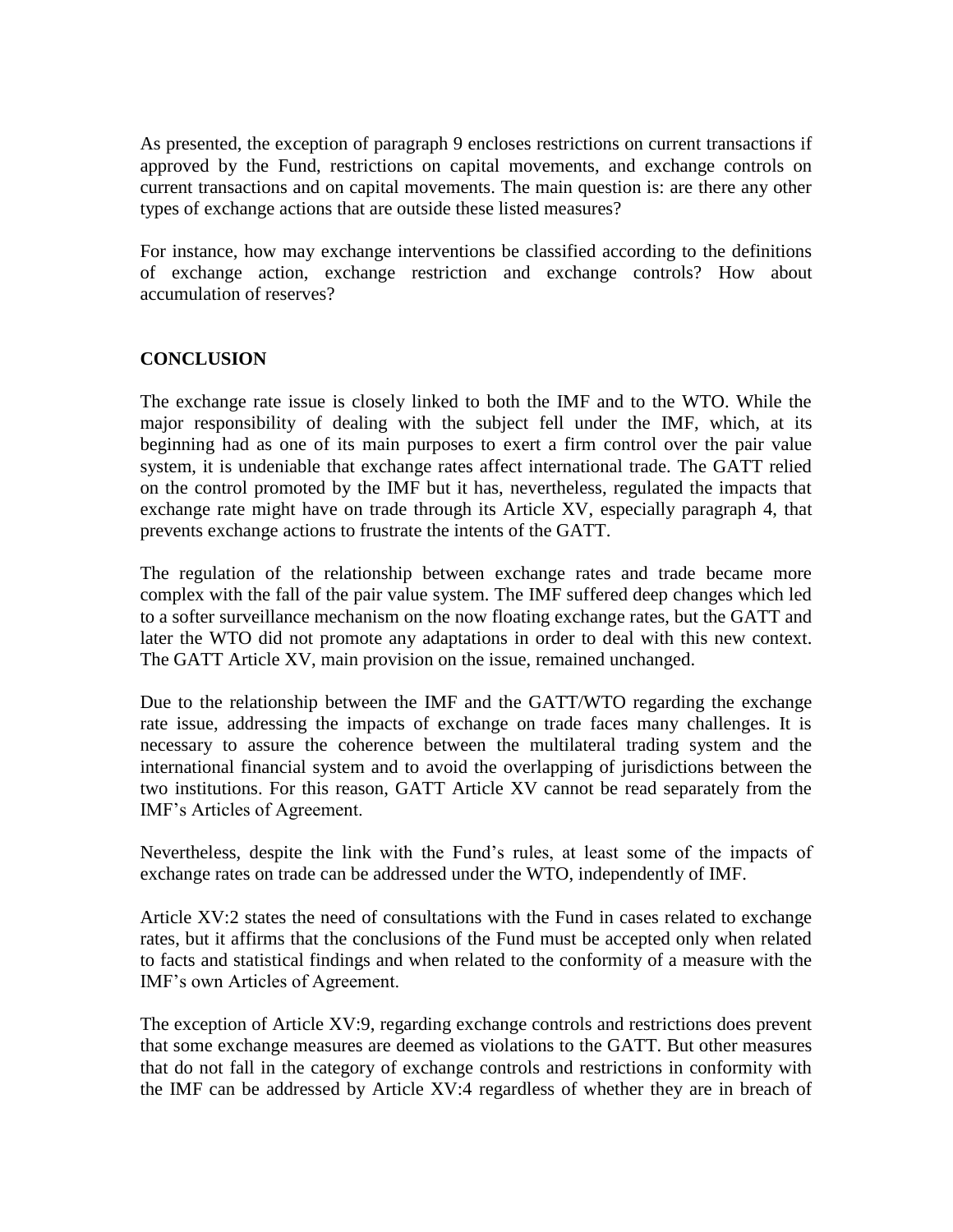IMF rules. Such measures can include both measures in disconformity with IMF rules as well as measures outside the jurisdiction of the IMF, which are simply not regulated by the Fund.

The interpretation of paragraphs 4 and 9 of GATT Article XV is challenging due to a series of factors: the provisions were conceived under a different context of gold-dollar standard, that does not reflect the current reality, there is lack of previous GATT and WTO jurisprudence that could clarify some points of these provisions and finally, there is a vast number of measures that can be promoted by governments which affects exchange rates and may bear an impact on trade.

The analysis on the possibility of classifying the current practices that result in exchange rate misalignments under the expressions "exchange action", "exchange control" and "exchange restriction" and, by consequence, the determination of the jurisdiction of the IMF or of the WTO over the issue is complex and challenging, but is the necessary path to deal with the impacts of misaligned exchange rates on trade.

Considering the magnitude and persistence of exchange rate misalignments applied in the recent period and their effects on trade instruments such as tariffs and trade defence, it is time to the affected members to take a more definitive position about the issue – either to negotiate a solution in General Council or to bring a case to the WTO Dispute Settlement Body to have a definitive interpretation on the matter. Time is ripe to open the discussion about exchange rate and the efficacy of WTO rules.